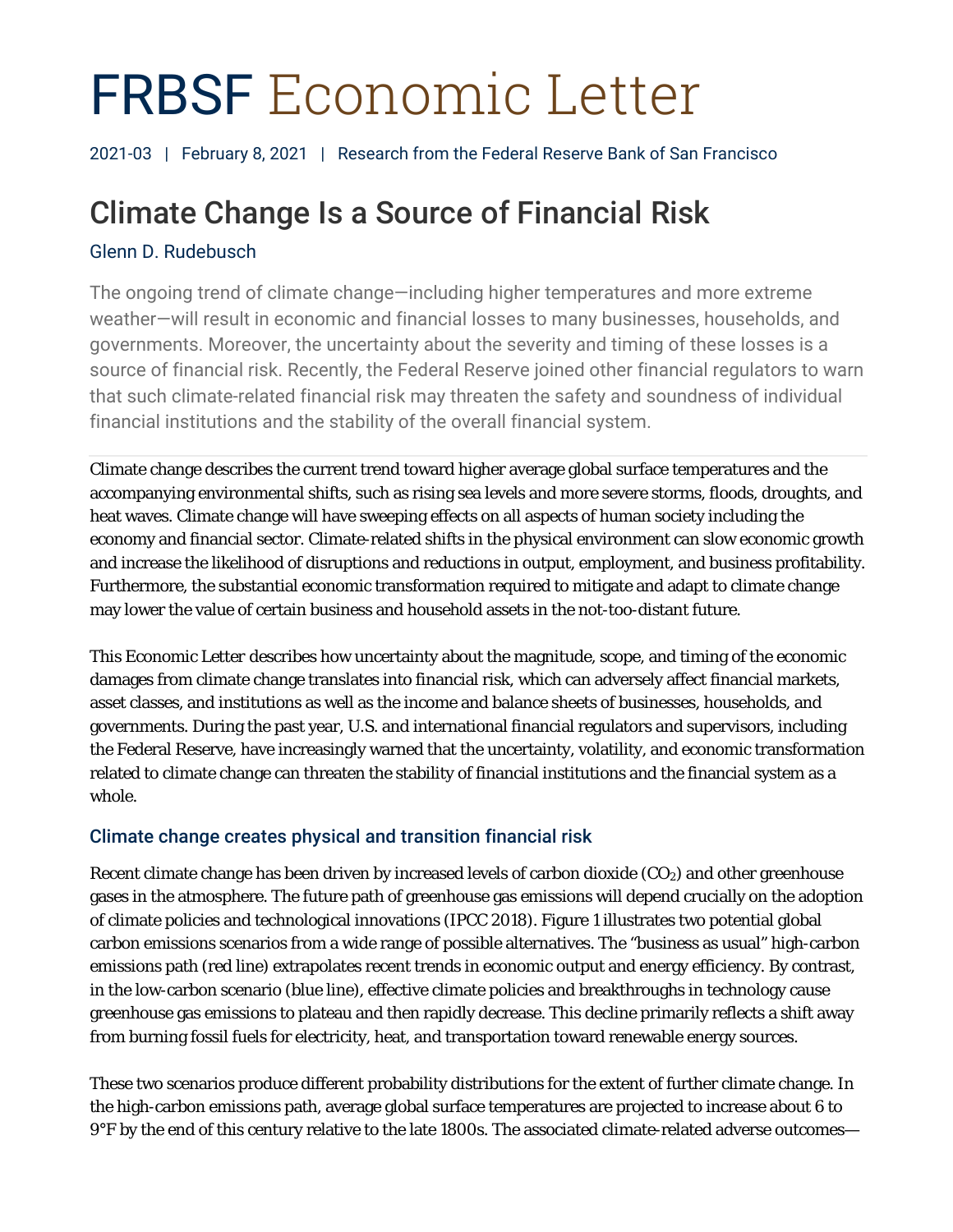including rising sea levels and more severe storms, floods, and wildfires can disrupt business operations, damage property, and devalue assets. By contrast, the low-carbon emissions path would likely result in about half as much global warming and less climate uncertainty, especially a lower probability of a climate catastrophe that is, a smaller so-called tail risk. Still, the low-carbon path requires a transformation of the economy to new energy sources and business models, comparable in magnitude to shifts during the Industrial and Digital Revolutions. This decarbonization of the economy can be timely and deliberate as shown in the blue line—or it can be



Global annual carbon emissions (GTCO2e/year)



from Climate Action Tracker, www.climateactiontracker.org/global/temperatures.

delayed and disorderly—say, a late sharp drop from the red line to the blue one. Importantly, financial risk stems from uncertainty not only about the future path of emissions, but also about the associated climate outcomes and policy responses and the resulting economic and financial fallout.

Figure 2 summarizes two key channels for the economic and financial risk from climate change. *Physical risk* reflects the uncertain economic costs and financial losses from tangible climate-related adverse trends and more severe extreme events. For example, low-lying coastal real estate and public infrastructure face physical risk from higher sea levels and more destructive storms, and hotter temperatures pose chronic risks to human health, worker productivity, and food production. *Transition risk* stems from the uncertain pace and scope of the economic transformation required to produce fewer carbon emissions. Such decarbonization risks include possible declines in asset prices, income, and profitability in the sectors that rely on high carbon emissions. These risks are most salient for the energy sector, which may face oil reserve writedowns and early decommissioning of fossil fuel power plants, but they are also relevant

#### Figure 2

### Economic and financial fallout from climate change

|                                                                                                | <b>Climate risk drivers</b>                                                                    |
|------------------------------------------------------------------------------------------------|------------------------------------------------------------------------------------------------|
| Physical risk<br><b>Transition risk</b>                                                        |                                                                                                |
| • Rising temperatures<br>• Higher sea levels<br>• More destructive storms/<br>floods/wildfires | • Climate policy changes<br>• Innovations in technology<br>• Shifts in consumer<br>preferences |
|                                                                                                |                                                                                                |

## Economic consequences

- Business disruptions
- Costs of improving resilience & adaptation
- Lower productivity/income/profits
- Shift to economy with low carbon emissions

# Financial fallout

- Potential financial market & credit losses
- Equity & bond price declines
- Carbon asset write-downs
- Falling property values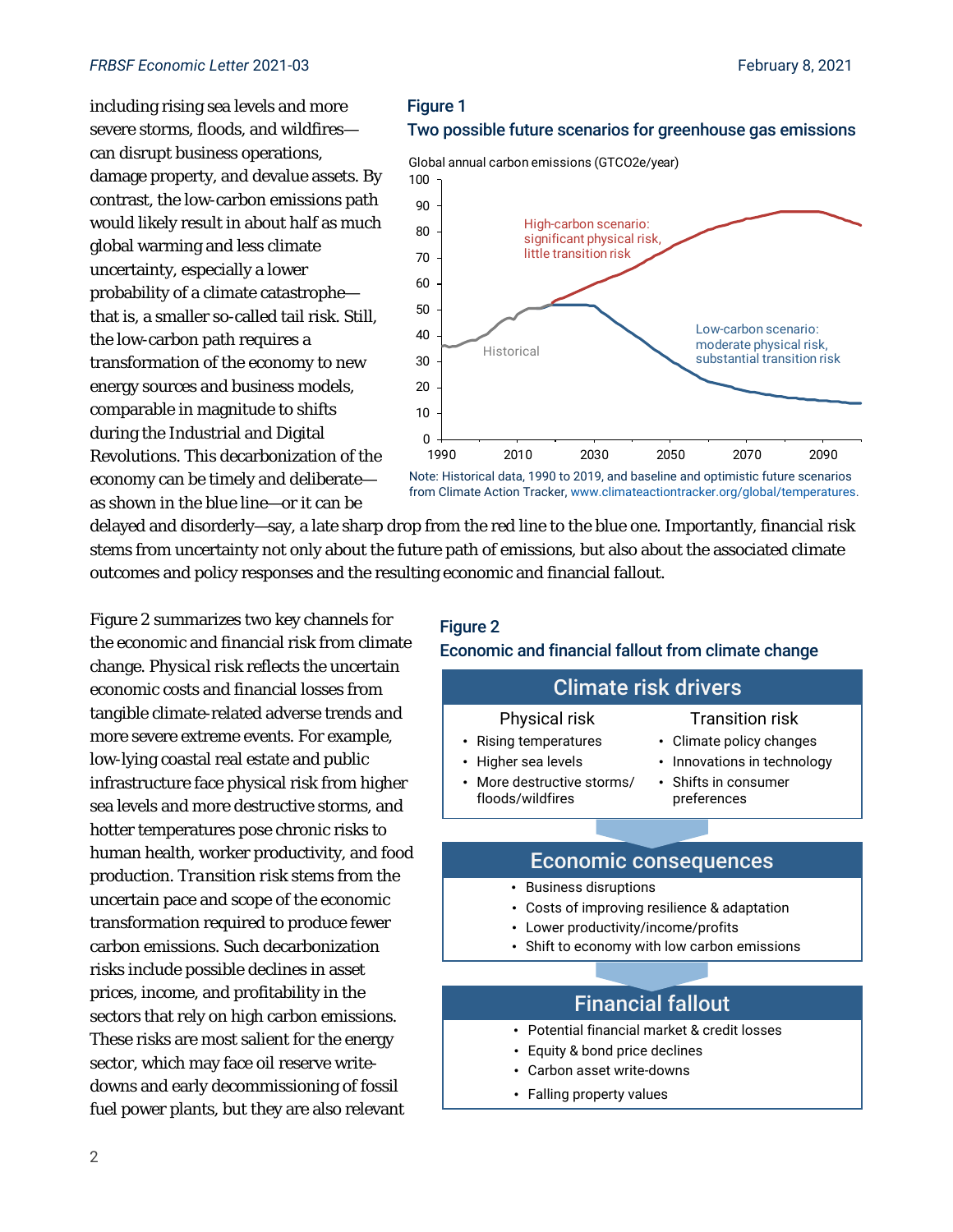#### *FRBSF Economic Letter* 2021-03 February 8, 2021

for transportation, construction, manufacturing, and other industries. Businesses that rely on emissions of greenhouse gases may suffer financial losses and stranded assets. However, a decarbonization will also create new financial opportunities in other sectors, such as electric vehicle manufacturing, although those opportunities could also induce financial risks to asset prices from an overly exuberant low-carbon investment boom.

The bottom line is that every future scenario includes climate-related financial risk, though the level and form of the underlying uncertainty vary. A high-carbon scenario would generate considerable physical financial risk from uncertain extreme events and adverse trends. A low-carbon path would moderate such climate hazards but produce transition financial risk from the possible adoption of new climate policies and technology.

# Financial regulators are requiring more climate risk assessment

While climate-related financial losses and risks could harm a wide range of individuals and institutions, central banks and financial regulators have increasingly worried about the implications for the financial sector (Rudebusch 2019). These are some of their official initiatives of the past year:

- The Bank of England provided details of an upcoming climate risk stress exercise for major U.K. banks and insurers including a 30-year time horizon (Bailey 2020). The central banks of France and the Netherlands have similar examinations completed or underway (CFTC 2020).
- The European Central Bank described its supervisory expectations related to the management and disclosure of climate-related risks by financial institutions (ECB 2020).
- The Network of Central Banks and Supervisors for Greening the Financial System issued a guide to assist in quantifying how bank lending portfolios and balance sheets react to climate risk (NGFS 2020).
- The United Nations issued detailed handbooks (UNEP FI 2020a, 2020b) on the physical and transition risks of climate change that financial institutions must identify and manage.
- The Basel Committee on Banking Supervision (BIS 2020) surveyed supervisory actions that can lessen climate risks to banks.
- The Commodity Futures Trading Commission released a landmark report (CFTC 2020) that argued: "U.S. financial regulators must recognize that climate change poses serious emerging risks to the U.S. financial system, and they should move urgently and decisively to measure, understand, and address these risks."
- The New York State Department of Financial Services asked financial institutions under its supervision to incorporate climate-related risks (DFS 2020).
- The Securities and Exchange Commission's current acting chair called for financial institutions to disclose their climate risks including those associated with the financing they provide (Lee 2020).

The Federal Reserve has joined these efforts on two broad levels. First, regarding the *microprudential* oversight of risk management at individual financial institutions, the Fed (BOG 2020a) noted its supervisory expectation that these institutions should "monitor all of their material risks, which for many banks are likely to extend to climate risks." For example, as a result of climate-related risks, business assets or property may become damaged or less profitable, and financial institutions may need to absorb the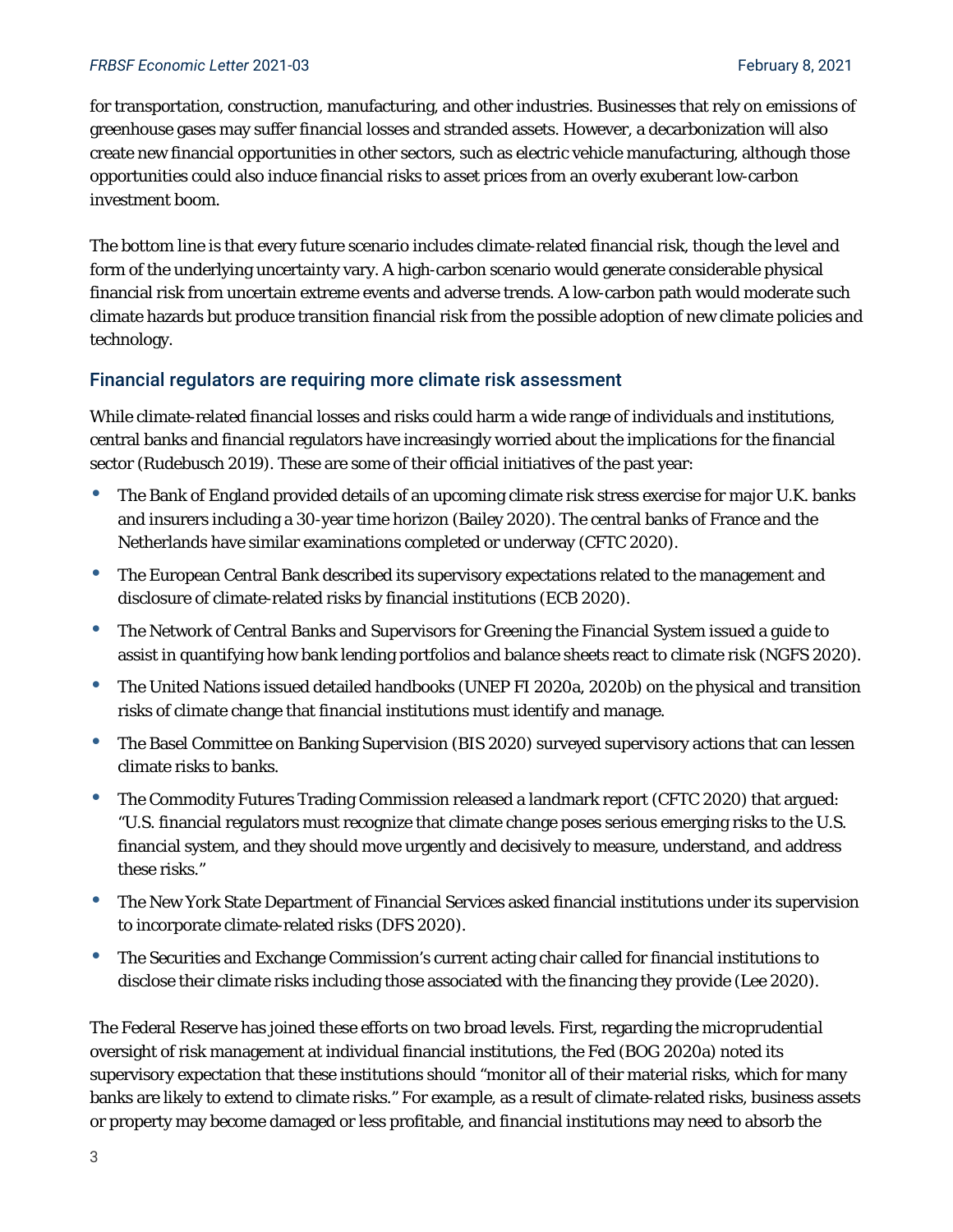#### *FRBSF Economic Letter* 2021-03 February 8, 2021

associated credit and marketable securities losses. Financial institutions also face risks to their own operations because acute climate events can close offices and data centers. In this way, climate change can affect financial institutions through the traditional supervisory risk categories of credit, market, and operational risk (Alvarez et al. 2020).

A useful tool for calibrating these risks is climate scenario analysis, which explores the repercussions for financial institutions from different climate-related outcomes (Brainard 2020). Essentially, high-level scenarios like those in Figure 1 are expanded to quantify how specific bank lending portfolios and balance sheets react to the drivers of physical and transition risk. There are many challenges to such detailed risk assessments including the requisite long time horizons of a decade or more. Climate risks may also diverge sharply from the past—for example, the occurrence of several 100-year floods in quick succession—which makes the historical record less useful for calibrating uncertainty. Climate hazards also vary widely across local geography and industry, so risk assessments require granular data about the type and location of the underlying assets. Finally, the extent of climate-related losses by financial markets and institutions depends on who holds the relevant assets and their risk management and loss-absorbing capabilities (Stiroh 2020).

A second Fed initiative in late 2020 (BOG 2020b) signaled that climate risk is relevant to its *macroprudential* oversight of the overall financial system. The Fed stated that it "will monitor and assess the financial system for vulnerabilities related to climate change through its financial stability framework." Macroprudential oversight provides a holistic supervisory assessment of financial *system* stability, a response to the interconnected risk management failures during the 2008 global financial crisis. Relative to that episode, the financial impacts of climate change appear even more complex, uncertain, opaque, and persistent. As a result, there is considerable scope for abrupt shifts in perceived climate risks and a rapid repricing of assets threatened by climate change or reliant on carbon emissions. The greater likelihood of such a disruptive, cascading asset repricing could increase financial vulnerabilities. In this way, both the physical and transition risks of climate change could pose a threat to financial stability (Brainard 2020).

One macroprudential approach to assessing climate-related financial risk is a climate stress test. Current stress tests evaluate how vulnerable large financial institutions are to adverse macroeconomic shocks, like a recession, over the next few years. Regulators in other countries—notably, in Great Britain, Canada, France, and the European Union—are exploring the ability of climate risk stress tests to assess the solvency of financial institutions across a range of future climate change outcomes. These are preliminary attempts to understand the resiliency of the financial system to climate risks (CFTC 2020). Climate risk stress tests must account for complex behavioral responses, feedback effects, and nonlinearities but may help quantify the risk vulnerability of the financial system.

# **Conclusion**

The effects of climate change are inescapable and include far-reaching economic and financial consequences for many households and businesses. However, the precise magnitude, timing, and form of these effects are uncertain. Over the past year, central banks and financial supervisors around the world—including the Federal Reserve—have made progress on a path to identify, assess, and manage the resulting climaterelated financial risks.

*Glenn D. Rudebusch is senior policy advisor and executive vice president in the Economic Research Department of the Federal Reserve Bank of San Francisco.*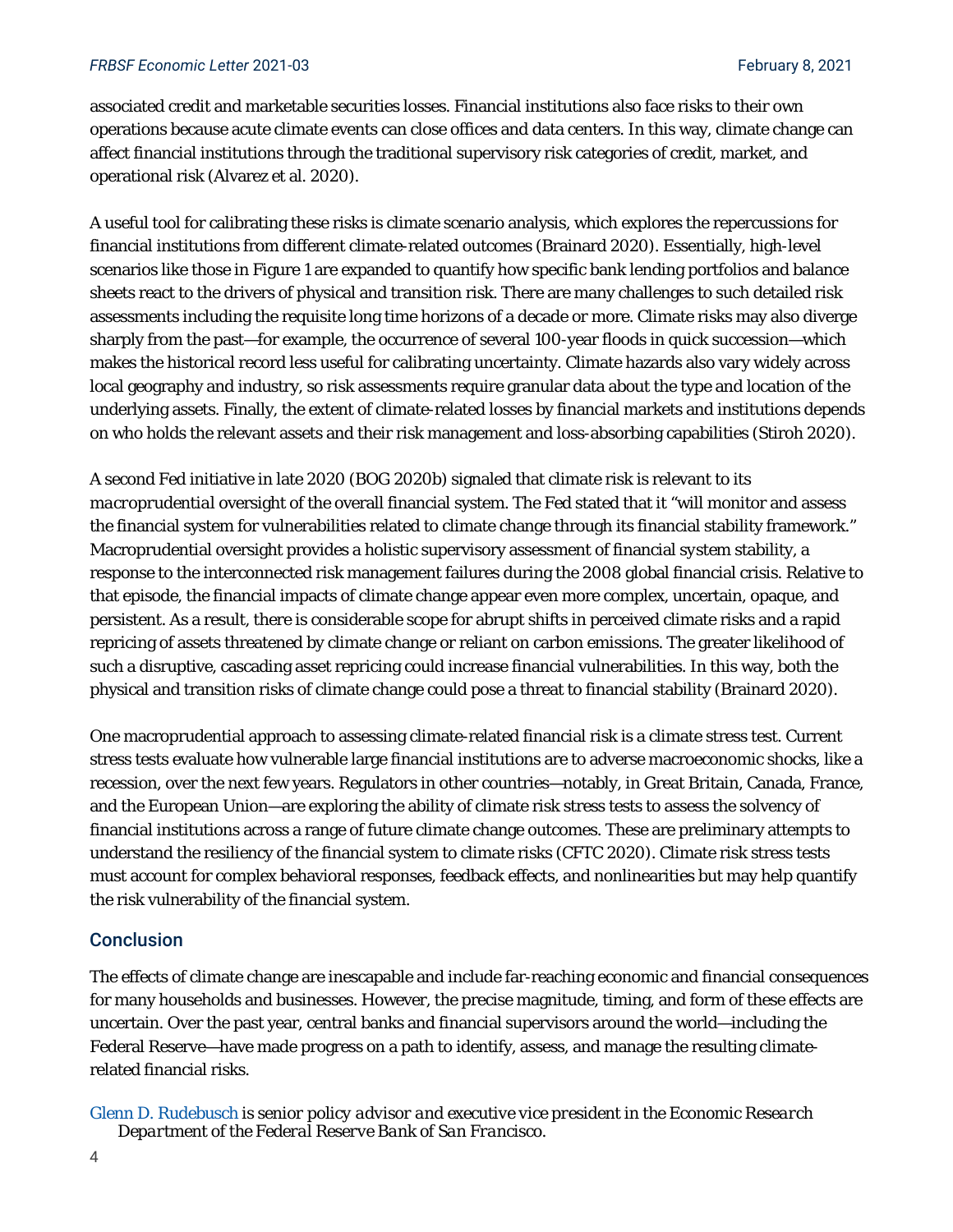#### References

- Alvarez, Nahiomy, Alessandro Cocco, Ketan B. Patel. 2020. "A New Framework for Assessing Climate Change Risk in Financial Markets." *Chicago Fed Letter* 448. https://www.chicagofed.org/publications/chicago-fed-letter/2020/448
- Bailey, Andrew. 2020. "The Time to Push Ahead on Tackling Climate Change." Speech, November 9. https://www.bankofengland.co.uk/speech/2020/andrew-bailey-speech-corporation-of-london-green-horizon-summit
- BIS. 2020. "Climate-Related Financial Risks: A Survey on Current Initiatives." April. https://www.bis.org/bcbs/publ/d502.pdf
- BOG. 2020a. *Supervision and Regulation Report*. Board of Governors of the Federal Reserve System. November. https://www.federalreserve.gov/publications/files/202011-supervision-and-regulation-report.pdf
- BOG. 2020b. *Financial Stability Report*. Board of Governors of the Federal Reserve System. November. https://www.federalreserve.gov/publications/2020-november-financial-stability-report-purpose.htm
- Brainard, Lael. 2020. "Strengthening the Financial System to Meet the Challenge of Climate Change." Speech, December 18. https://www.federalreserve.gov/newsevents/speech/brainard20201218a.htm
- CFTC. 2020. *Managing Climate Risk in the U.S. Financial System*. September. https://www.cftc.gov/PressRoom/PressReleases/8234-20
- DFS. 2020. "Letter to the Chief Executive Officers or the Equivalents of New York State Regulated Financial Institutions, re: Climate Change and Financial Risks." October 29. https://www.dfs.ny.gov/industry\_guidance/industry\_letters/il20201029\_climate\_change\_financial\_risks
- ECB. 2020. *Guide on Climate-Related and Environmental Risks*. November. https://www.bankingsupervision.europa.eu/ecb/pub/pdf/ssm.202011finalguideonclimaterelatedandenvironmentalrisks~58213f6564.en.pdf
- IPCC. 2018. *Global Warming of 1.5°C*. Intergovernmental Panel on Climate Change Special Report. Geneva, Switzerland. http://www.ipcc.ch/report/sr15/
- Lee, Allison. 2020. "Playing the Long Game: The Intersection of Climate Change Risk and Financial Regulation." Speech, November 5. https://www.sec.gov/news/speech/lee-playing-long-game-110520
- NGFS. 2020. *Guide to Climate Scenario Analysis for Central Banks and Supervisors*. Network for Greening the Financial System, June. https://www.ngfs.net/en/guide-climate-scenario-analysis-central-banks-and-supervisors
- Rudebusch, Glenn D. 2019. "Climate Change and the Federal Reserve." *FRBSF Economic Letter* 2019-09 (March 25). https://www.frbsf.org/economic-research/publications/economic-letter/2019/march/climate-change-and-federalreserve/
- Stiroh, Kevin. 2020. "Climate Change and Risk Management in Bank Supervision." Speech, March 4. https://www.newyorkfed.org/newsevents/speeches/2020/sti200304
- UNEP FI 2020a. *Charting a New Climate*. UN Environment Programme Finance Initiative. September. https://www.unepfi.org/wordpress/wp-content/uploads/2020/09/Charting-a-New-Climate-UNEP-FI-TCFD-Banking-Physical-Risk.pdf
- UNEP FI 2020b. *Beyond the Horizon.* UN Environment Programme Finance Initiative. October. https://www.unepfi.org/publications/banking-publications/beyond-the-horizon/

Opinions expressed in *FRBSF Economic Letter* do not necessarily reflect the views of the management of the Federal Reserve Bank of San Francisco or of the Board of Governors of the Federal Reserve System. This publication is edited by Anita Todd and Karen Barnes. Permission to reprint portions of articles or whole articles must be obtained in writing. Please send editorial comments and requests for reprint permission to Research.Library.sf@sf.frb.org